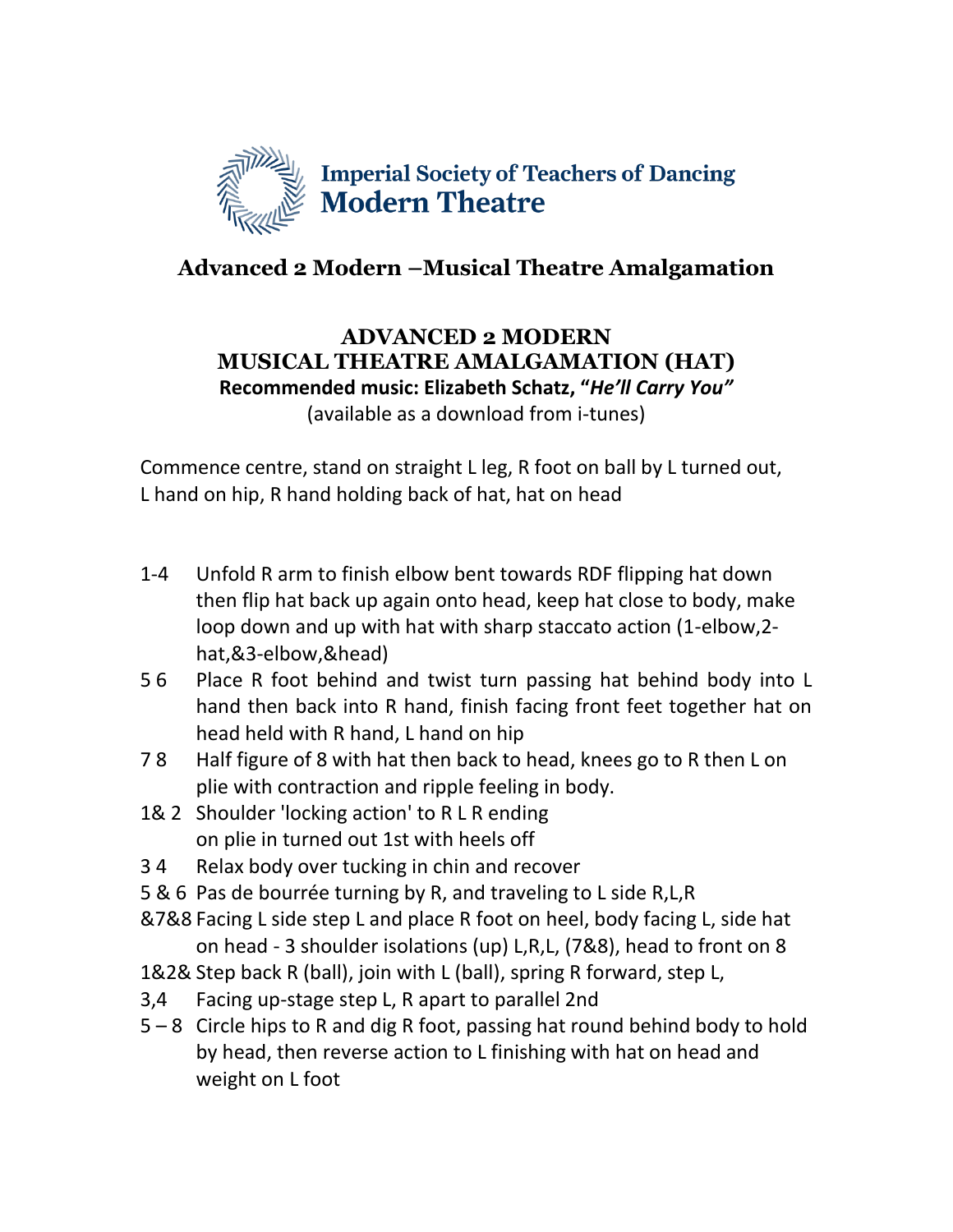

## **Advanced 2 Modern –Musical Theatre Amalgamation**

- 1,2,3,4 4 walks RLRL to LDB corner "mincing", hat on head held with R hand L hand on L hip
- 5 Pick up R foot at back, (put hat over R toes), keep eye-line low to L
- 6 Turn to R, join feet together facing RDF holding hat with both hands
- & 7 Throw hat up and catch again
- 12 Facing front isolate hat to L, body to R, and return
- 3 Lift bent R leg, hat on head, with lean back
- 4 Join feet parallel lst hat on head held at back with R
- 5 6 Start to flip hat down with R hand extending R foot on heel forwards on count 6 finishing with hat towards foot on 6
- &7(8) Flip hat back again to head and ball change R,L, sideways to L dragging R foot in towards L, L arm extended at shoulder level to L
- 1-4 Step across with L inverted drag R leg behind swivel underneath foot (turn in, out, in, out) still holding hat with R hand, eye line down to L
- 5-8 Holding hat in both hands 4 walks round to R (R,L,R,L)with shoulder shimmy
- $&1$  Ball change R,L, into parallel  $2^{nd}$  facing front, hat on head
- 2 Extend arms to side opposition, rib isolation to L
- 3 4 'Body lock' to R using arms, finish with R arm to side fingers strongly down.
- 5 6 Step R to face R side, kick L with bent leg, change hat from R to L hand under the kick
- 7 8 Swivel round to R and join feet passing hat behind body finish with hat on head held by R hand, L hand back on hip